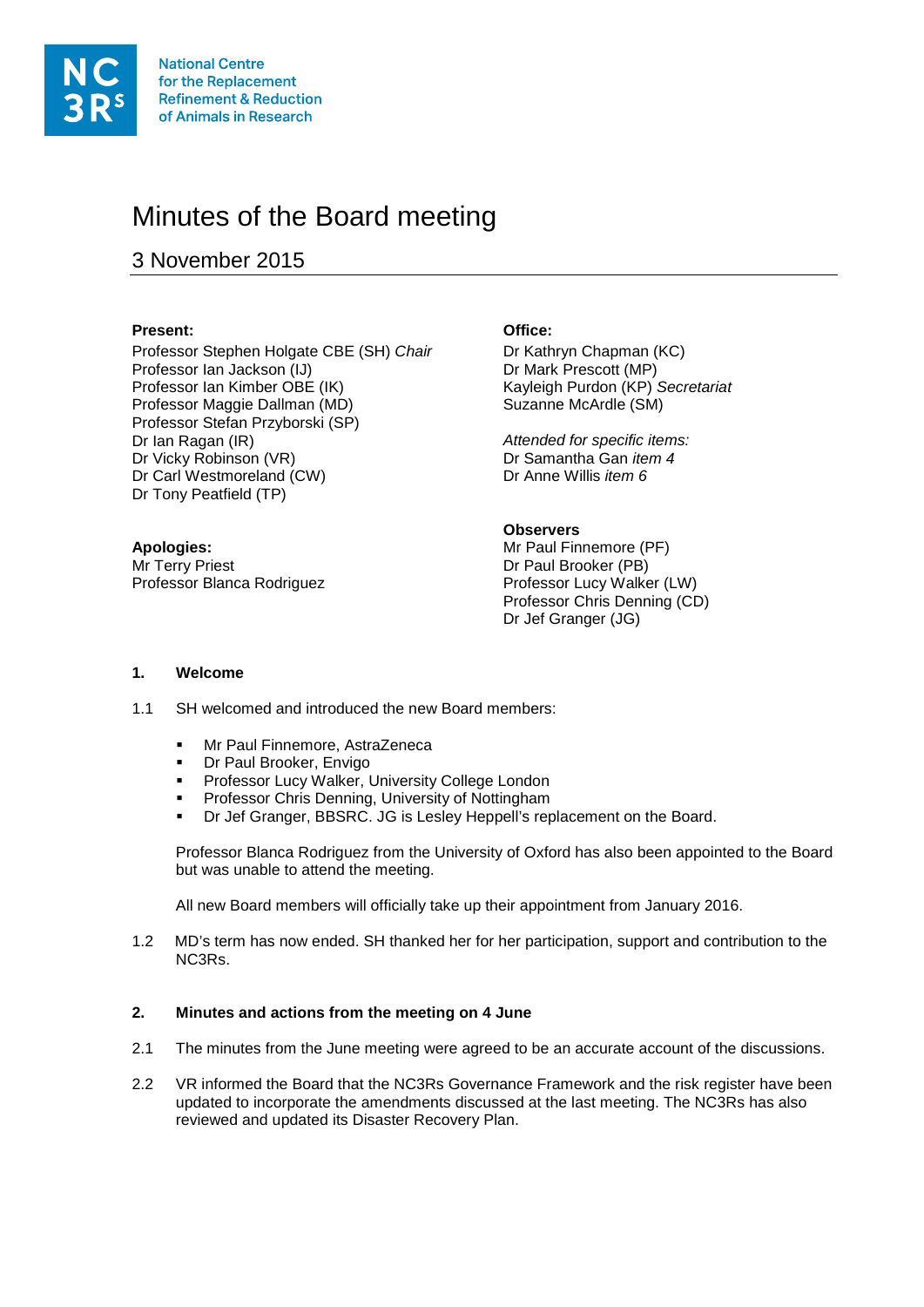#### **3. NC3Rs summary of activities and updates**

The Board noted the update on current activities. VR provided further details on:

#### Funding

- The NC3Rs would be informed of its funding levels from MRC and BBSRC (its core funders) after the comprehensive spending review.
- The NC3Rs had met with its chemical industry funders to discuss their continuing support. It was confirmed in principle that they will continue to provide funding on a five year basis.

#### **Staff**

- The NC3Rs has no plans to recruit replacements for vacant administrative posts. The roles and responsibilities have been subsumed into the Business Team following a review by VR and SM. This has provided staff with an opportunity to take on additional responsibilities and develop their roles.
- Anthony Holmes has been promoted to the position of Head of Technology Development.
- APBI have agreed to fund a second programme manager on the 3Rs in drug development.

#### **4. Research funding schemes**

4.1 MP provided an update on recent funding schemes.

#### Strategic awards

• The 2015/16 call has been announced focusing on refinements in cranial implants in non-human primate neuroscience studies. The deadline for outline submission is in December with full applications in January.

#### Infrastructure for impact awards

The NC3Rs will run this scheme in 2015/16 and have allocated  $f1.5$  million for this.

#### **Studentships**

- MP informed the Board that the British Heart Foundation is keen to collaborate again on the studentships.
- 4.2 Advice was sought from the Board on a post-award amendment proposal to transfer funds awarded as a Fellowship in 2013, following the early termination of the award. It has been requested that the remaining funds be used by the Fellow's Sponsor to complete the work. The Board noted the proposal but decided that it would be inappropriate to transfer the funds as this would breach the terms and conditions of the Fellowship award.

#### **5. CRACK IT and Non-Animal Technologies (NATs) programme update**

KC gave the Board a brief update on CRACK IT and the NATs programme. A new governance process for CRACK IT was outlined which included the establishment of an Advisory Panel.